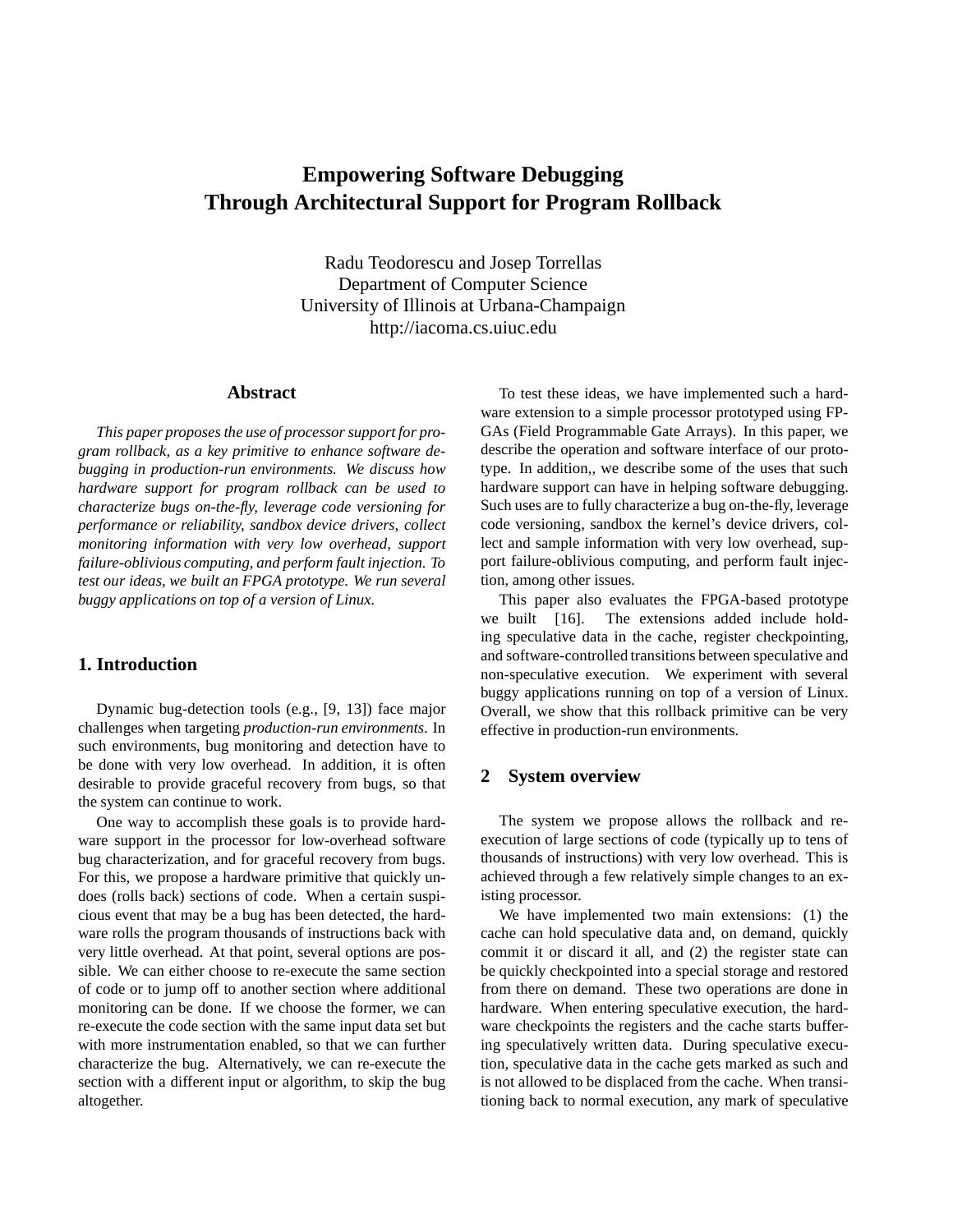data is deleted and the register checkpoint is discarded. If a rollback is necessary, the speculatively written data is invalidated and the register state is restored from the checkpoint.

### **2.1 Speculative execution control**

The speculative execution can be controlled either in hardware or in software. There are benefits on both sides and deciding which is best is dependent on what speculation is used for.

# **2.1.1 Hardware control**

If we want the system to always execute code speculatively and be able to guarantee a minimum rollback window, the hardware control is more appropriate. As the program runs, the cache buffers the data generated and always marks them as speculative. There are always two *epochs* of speculative data buffered in the cache at a time, each one with a corresponding register checkpoint. When the cache is about to get full, the earliest epoch is committed, and a new checkpoint is created. With this support, the program can always roll back at least one of the two execution epochs (a number of instructions that filled roughly half of the L1 data cache).

## **2.1.2 Software control**

If, on the other hand, we need to execute speculatively only some sections of code, and the compiler or user is able to identify these sections, it is best to expose the speculation control to the software. This approach has two main benefits: more flexibility is given to the compiler and a smaller overhead is incurred since only parts of the code execute speculatively.

In this approach, the software explicitly marks the beginning and the end of the speculative section with *BE-GIN SPEC* and *END SPEC* instructions. When a *BE-GIN SPEC* instruction executes, the hardware checkpoints the register state and the cache starts buffering data written to the cache, marking them as speculative.

If, while executing speculatively, a suspicious event that may be a bug is detected, the software can set a special *Rollback* register. Later, when *END SPEC* is encountered, two cases are possible. If the Rollback register is clear, the cache commits the speculative data, and the hardware returns to the normal mode of execution. If, instead, the Rollback register is set, the program execution is rolled back to the checkpoint, and the code is re-executed, possibly with more instrumentation or different parameters.

If the cache runs out of space before the *END SPEC* instruction is encountered, or the processor attempts to perform an uncacheable operation (such as an I/O access), the processor triggers an exception. The exception handler decides what to do, one possibility being to commit the current speculative data and continue executing normally.

# **3 Using program rollback for software debugging**

The architectural support presented in this work provides a flexible environment for software debugging and system reliability. In this section, we list some its possible uses.

#### **3.1 An integrated debugging system**

The system described here is part of a larger debugging effort for production-run codes that includes architectural and compiler support for bug detection and characterization. In this system, program sections execute in one of three states: *normal*, *speculative* or *re-execute*. While running in speculative mode, the hardware guarantees that the code (typically up to about tens of thousands of instructions) can be rolled back with very low overhead and re-executed. This is used for thorough characterization of code sections that are suspected to be buggy.

The compiler [6] is responsible for selecting which sections of code are more error-prone and thus, should be executed in speculative mode. Potential candidates are functions that deal with user input, code with heavy pointer arithmetic, or newer, less tested functions. The programmer can also assist by indicating the functions that he or she considers less reliable.

In addition, a mechanism is needed to detect potential problems, and can be used as a starting point in the bug detection process. Such a mechanism can take many forms, from a simple crash detection system to more sophisticated anomaly detection mechanisms. Examples of the latter include software approaches like Artemis [3] or hardware approaches like iWatcher [19].

Artemis is a lightweight run-time monitoring system that uses execution contexts (values of variables and function parameters) to detect anomalous behavior. It uses training data to learn the normal behavior of an application and will detect unusual situations. These situations can act as a trigger for program rollbacks and re-executions for code characterization.

iWatcher is an architecture proposed for dynamically monitoring memory locations. The main idea of iWatcher is to associate programmer-specified monitoring functions with monitored memory objects. When a monitored object is accessed, the monitoring function associated with this object is automatically triggered and executed by the hardware without generating an exception to the operating system. The monitoring function can be used to detect a wide range of memory bugs that are otherwise difficult to catch.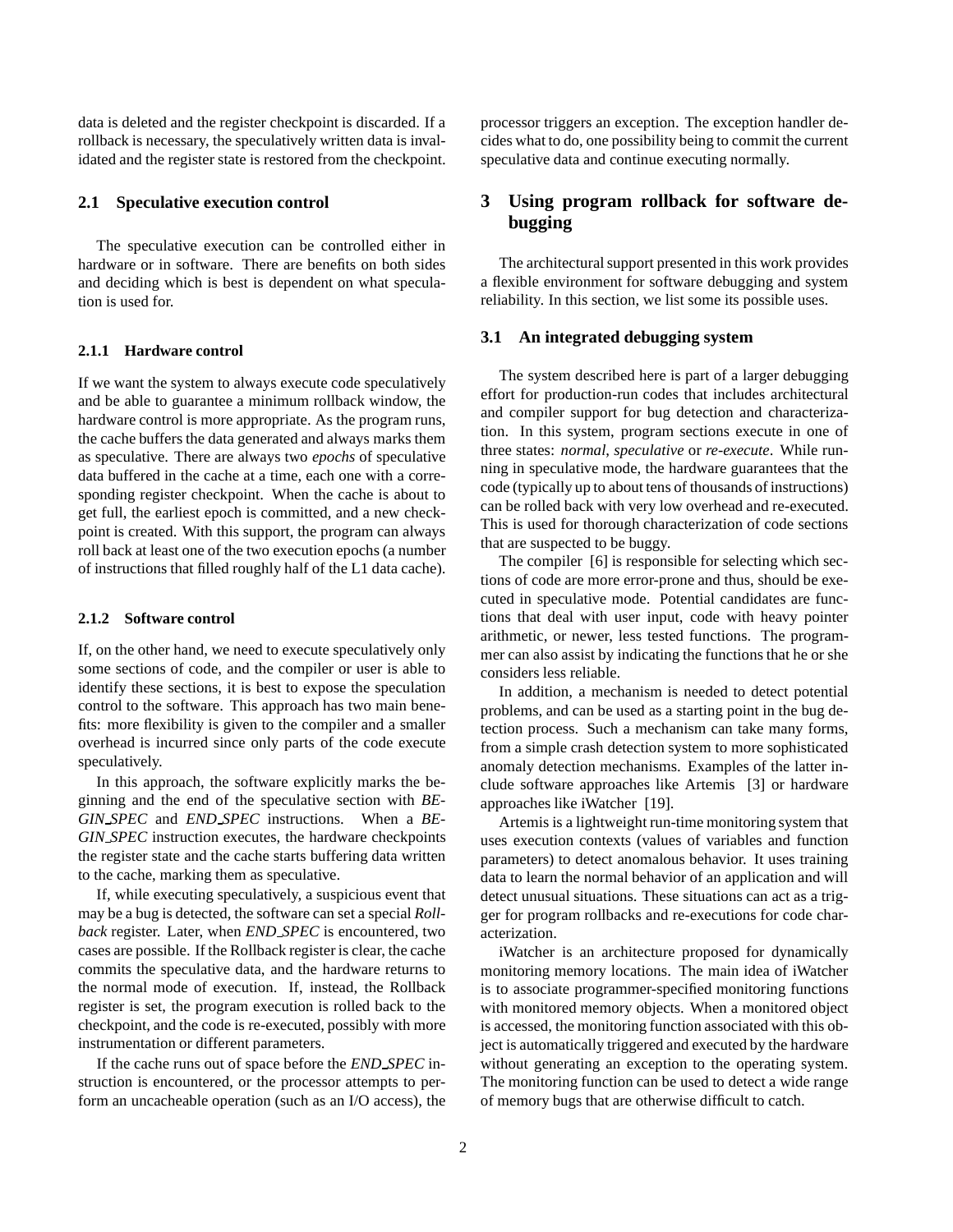We provide two functions, namely enter\_spec to begin speculative execution and exit spec to end it with commit or rollback. In addition, we have a function proc state() used to probe the state of the processor. A return value of 0 means normal mode, 1 means speculative mode, and 2 means re-execute mode (which follows a rollback).

The following code shows how these functions are used. exit\_spec takes one argument, flag, that controls whether speculation ends with commit or rollback. If an anomaly is detected, the software immediately sets the flag variable. When the execution finally reaches exit spec, a rollback is triggered. The execution resumes from the enter spec point.

```
num=1;
...
/* begin speculation */
enter_spec();
...
/* heavy pointer arithmetic */
p=m[a[*x]]+&y;if (err) flag=1;
...
/* info collection */
/* only in re-execute mode */
if (proc_state()==REEXECUTE) {
collect_info();
}
exit_spec(flag);
/* end speculation */
num++;
...
```
The compiler inserts code in the speculative section to collect relevant information about the program execution that can help characterize a potential bug. This code is only executed if the processor is in re-execute mode (proc state() returns 2).

Figure 1 shows the three possible execution scenarios for the example given above. Case (a) represents normal execution: no error is found, the flag variable remains clear and, when exit spec(flag) is reached, speculation ends with commit.

In case (b), an abnormal behavior that can lead to a bug is encountered. Flag is set when the anomaly is detected and, later, when execution reaches exit spec(flag), the program rolls back to the beginning of the speculative region and continues in re-execute mode. This can be repeated, possibly even inside a debugger, until the bug is fully characterized. Flag can be set as a result of a failed assertion or data integrity test.

Finally, in case (c) the speculative state can no longer fit in the cache. The overflow is detected by the cache controller and an exception is raised. The software is expected to handle this case. The example assumes that the exception handler commits the speculative data. When the execution reaches the exit spec(flag) instruction, the state



**Figure 1. Speculative execution ends with commit (a), a rollback (b), or an early commit due to cache overflow (c).**

of the processor is first checked. Since the processor is no longer speculative (due to the early commit), the instruction is simply ignored.

#### **3.2 Other uses of program rollback**

#### **3.2.1 Code versioning**

Code versioning, or N-version programming [8] is a technique that involves generating multiple, different versions of the same code. It can be used for performance or reliability. When targeting performance, a compiler generates a main version that is aggressively optimized, and potentially sometimes incorrect. Using our hardware, this version can be executed speculatively, with some verification code in place. If the function fails or produces an incorrect result as indicated by the verification code, the processor is rolled back, and a second, unoptimized but safe version of the code is executed.

In the same way, when targeting reliability, we can have two versions of the same function that are safe, have similar performance, but use different functional units in the processor. Each version includes some verification code that checks that the computation was correct. We can first run the first function and its verification code. If the verification code fails, we then run the second function and its verification code. Since the functions use different parts of the processor, they are unlikely to both fail.

#### **3.2.2 OS kernel and driver debugging**

One of the major challenges in OS reliability is to ensure correct execution of the OS kernel in the presence of faulty drivers. In fact, in Linux, the frequency of coding errors is seven times higher for device drivers than for the rest of the kernel [1]. Several solutions have been proposed to this problem including many that involve isolating the kernel from the device drivers with some protection layer [15].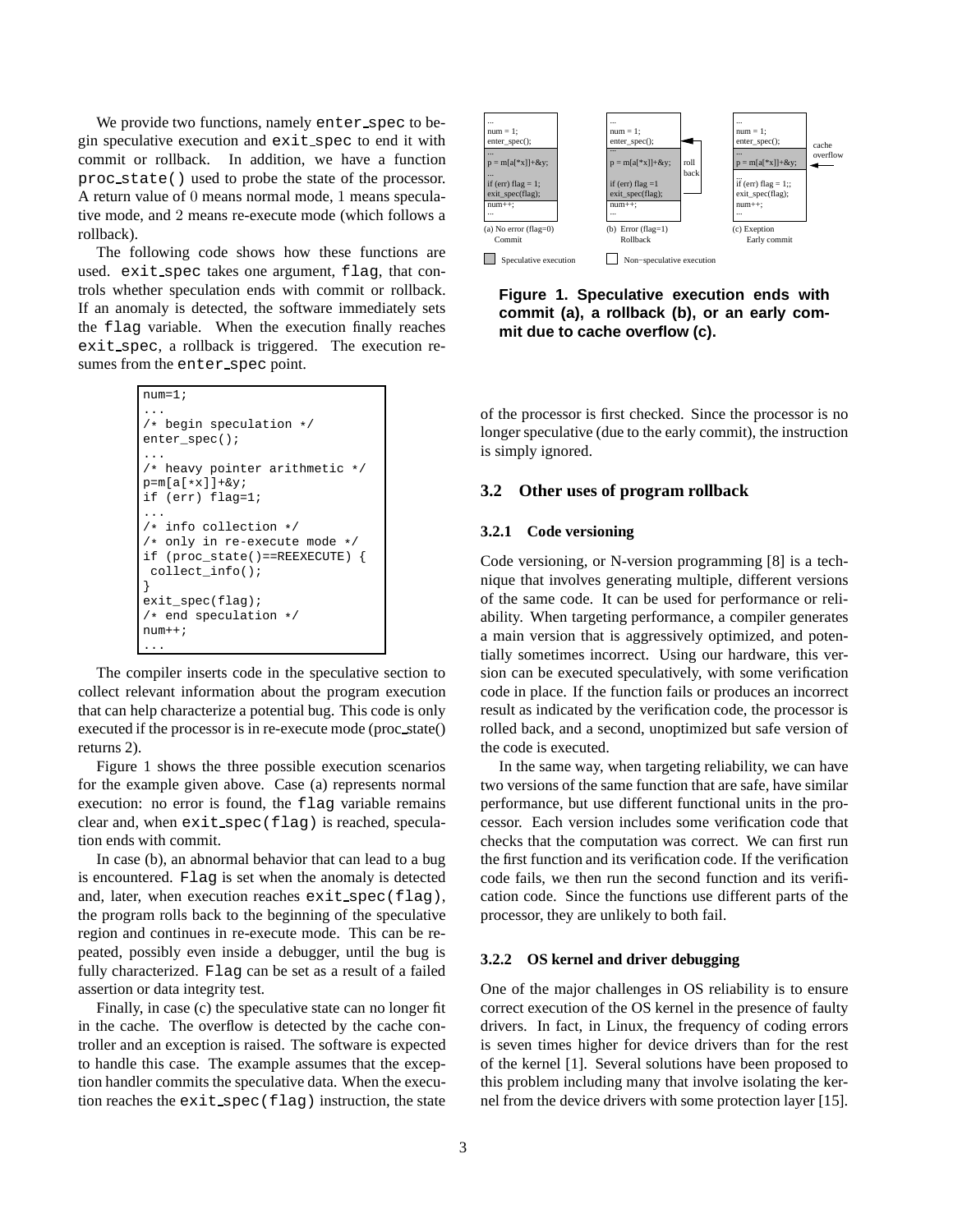In general, these solutions require major changes to OS design and implementation and can introduce significant overheads.

We propose a simpler solution with potentially very low overhead that takes advantage of the rollback support implemented in the hardware.

In general, the kernel and driver code interact through interface functions, and maintain data structures in both kernel and driver memory. In a system like ours, function calls from kernel to driver or vice-versa could be executed speculatively. If an error is detected, the changes made to kernel memory would then be rolled back. The idea is to prevent the kernel from becoming corrupted or even crashing due to a faulty driver. A cleanup procedure could then be called to shut down the driver and either attempt to reinitialize it or report the error to the user.

The current system cannot roll back any I/O operations. This is because we currently buffer only cacheable data. However, we can still roll back the processor in case of a fault. Any communication with the faulty device is lost but the processor is restored to the state before the device access began. If the device somehow corrupted the kernel, the correct state can still be recovered from the checkpoint. The fault model for a system like this would target kernel integrity rather than guaranteeing the correct operation of individual devices.

#### **3.2.3 Lightweight information collection and sampling**

Detecting bugs in production code can be challenging because it is hard to obtain substantial information about program execution. It is hard to collect relevant information without incurring a large overhead. Previous solutions to this problem have suggested using statistical sampling to obtain execution information with small overheads [7].

We propose using our system to perform lightweight collection of execution information based on anomaly detection. In this case, the processor would always execute in speculative state. When an anomaly is detected (an unusual return value, a rarely executed path, etc.), the processor is rolled back as far as its speculative window allows and then re-executed. Upon re-execution, instrumentation present in the code is turned on, and the path that led to the anomalous execution recorded. This allows more precise information about anomalous program behavior than statistical sampling would. Also, because the additional code is rarely executed, the overhead should be very low.

#### **3.2.4 Failure-oblivious computing**

A failure-oblivious system [12] enables programs to continue executing through memory errors. Invalid memory accesses are detected, but, instead of terminating the execution or raising an exception, the program discards the invalid writes and manufactures values for invalid reads, enabling the program to continue execution.

A failure-oblivious system can greatly benefit from our rollback support. When a read results in an invalid access, the system enters speculative mode, generates a fake value, and uses it in order to continue execution. It is unknown however, whether the new value can be used successfully or, instead, will cause further errors. Since the code that uses the fake value executes speculatively, it can roll back if a new error is detected. Then, the program can use a different predicted value and re-execute the code again, or finally raise an exception.

#### **3.2.5 Fault injection**

Our rollback hardware can also be used as a platform for performing fault injection in *production systems*. It offers a way of testing the resilience of systems to faulty code, or test *what if* conditions, without causing system crashes. The code that is injected with faults is executed speculatively, to determine what effect it has on the overall system. Even if the fault propagates, the code can be rolled back and the system not allowed to crash. The process can be repeated multiple times, with low overhead, to determine how a system behaves in the presence of a wide array of faults.

# **4 Evaluation**

# **4.1 FPGA infrastructure**

As a platform for our experiments, we used a synthesizable VHDL implementation of a 32-bit processor [4] compliant with the SPARC V8 architecture.

The processor has an in-order, single-issue, five stage pipeline. This system is part of a system-on-a-chip infrastructure that includes a synthesizable SDRAM controller, PCI and Ethernet interfaces. The system was synthesized using Xilinx ISE v6.1.03. The target FPGA chip is a Xilinx Virtex II XC2V3000 running on a GR-PCI-XC2V development board [10].

On top of the hardware, we run a version of the SnapGear Embedded Linux distribution [2]. SnapGear Linux is a full source package, containing kernel, libraries and application code for rapid development of embedded Linux systems. A cross-compilation tool-chain for the SPARC architecture is used for the compilation of the kernel and Linux applications.

To get a sense of the hardware overhead imposed by our scheme, we synthesize the processor core with and without the support for speculative execution. We look at the utilization of the main resources in FPGA chips, the Configurable Logic Blocks (CLBs). Virtex II CLBs are organized in an array and are used to build the combinatorial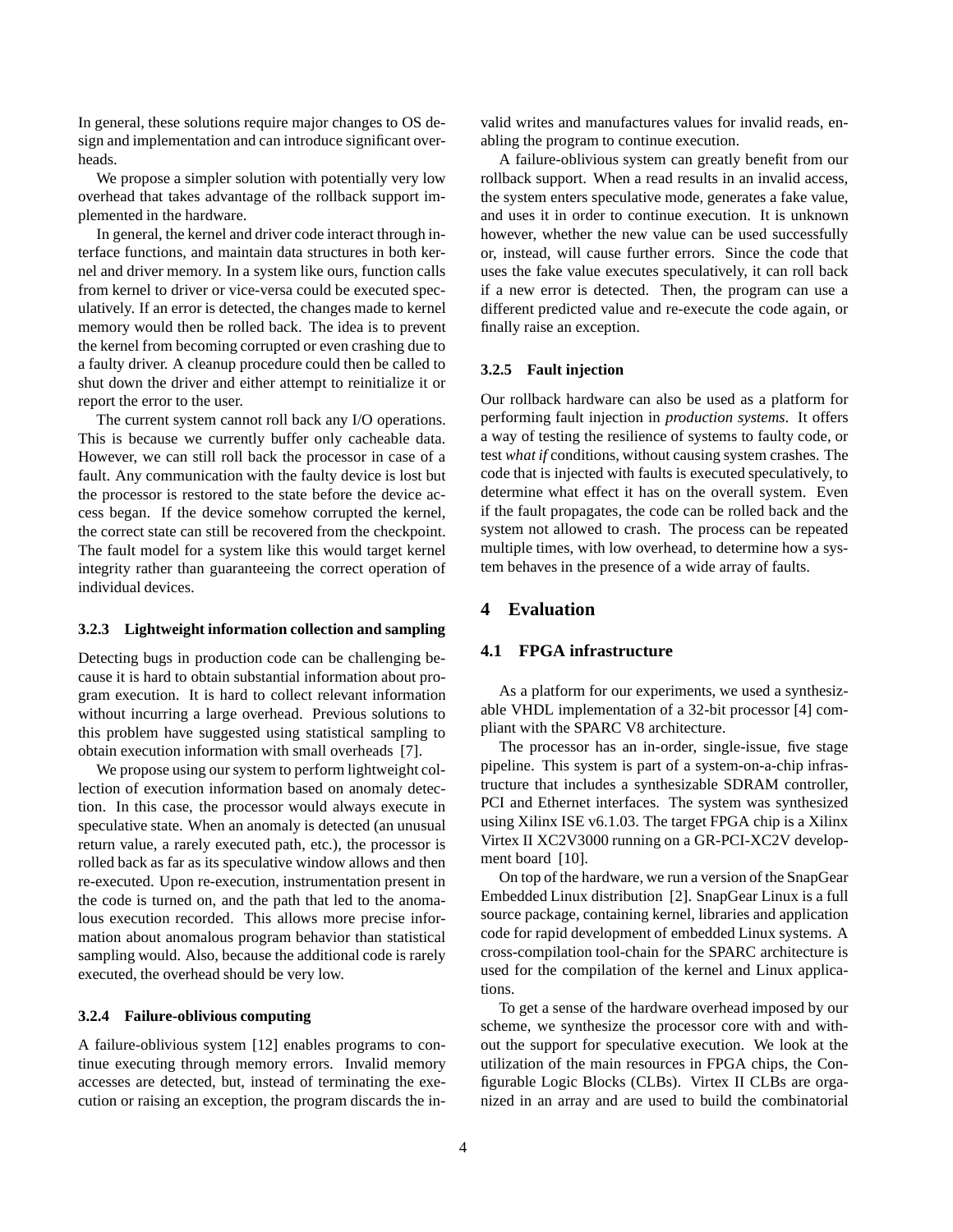and synchronous logic components of the design. The CLB overhead of our scheme is small (less than 4.5% on average) [16].

## **4.2 Speculative execution of buggy applications**

We run experiments, using standard Linux applications that have known (reported) bugs. For these applications, we want to determine whether we can speculatively execute a section of dynamic instructions that is large enough to contain *both the bug and the location where the bug is caught* by a detection mechanism like iWatcher [19]. Some parameters of the experimental setup are given in Table 1.

We assume that the compiler has identified the suspicious region of code that should be executed speculatively. We also assume the existence of a detection mechanism (such as iWatcher), which can tell us that a bug has occurred. We want to determine if, under these circumstances, we can roll back the buggy section of code in order to characterize the bug thoroughly by enabling additional instrumentation.

We use five buggy programs from the open-source community. The bugs were introduced by the original programmers. They represent a broad spectrum of memoryrelated bugs. The programs are: *gzip, man, polymorph, ncompress and tar*. *Gzip* is the popular compression utility, *man* is a utility used to format and display on-line manual pages, *polymorph* is a tool used to convert Windows style file names to something more portable for UNIX systems, *ncompress* is a compression and decompression utility, and *tar* is a tool to create and manipulate archives.

In the tests we use the bug-exhibiting inputs to generate the abnormal runs. All the experiments are done under realistic conditions, with the applications running on top of a version of Linux running on our hardware.

# **Table 1. Main parameters of the experimental setup.**

| Processor              | LEON2, SPARC V8 compliant            |
|------------------------|--------------------------------------|
| Clock frequency        | 40MHz                                |
| Instruction cache      | 8K <sub>R</sub>                      |
| Data cache             | 32KB                                 |
| RAM                    | 64MB                                 |
| Windowed register file | 8 windows $\times$ 24 registers each |
| Global registers       | 8 registers                          |

Table 2 shows that the buggy sections were successfully rolled back in most cases, as shown in column four. This means that the system executed speculatively the entire buggy section, performed a rollback when the end speculation instruction was reached, and then re-executed the entire section. On the other hand, a failed rollback (*polymorph*)

means that before reaching the end speculation instruction, a condition is encountered that forces the early commit of the speculative section. Rollback is no longer possible in this case.

The fifth column shows the number of dynamic instructions that were executed speculatively. Notice that in the case of *polymorph* the large number of dynamic instructions causes the cache to overflow the speculative data, and forces an early commit.

# **5 Related work**

Some of the hardware presented in this work builds on extensive work on Thread-Level Speculation (TLS) (e.g. [5, 14]). We employ some of the techniques first proposed for TLS to provide lightweight rollback and replay capabilities. TLS hardware has also been proposed as a mechanism to detect data races on-the-fly [11].

Previous work has also focused on various methods for collecting information about bugs. The "Flight Data Recorder" [17] enables off-line deterministic replay of applications and can be used for postmortem analysis of a bug. It has a significant overhead that could prevent its use in production codes.

There is other extensive work in the field of dynamic execution monitoring. Well-known examples include tools like Eraser [13] or Valgrind [9]. Eraser targets detection of data races in multi-threaded programs. Valgrind is a dynamic checker to detect general memory-related bugs such as memory leaks, memory corruption and buffer overflow. Most of these systems have overheads that are too large to make them acceptable in production code.

There have also been proposals for hardware support for detecting bugs, such as iWatcher [19] and AccMon [18]. These systems offer dynamic monitoring and bug detection capabilities that are sufficiently lightweight to allow their use on production software. This work is mostly complementary to ours. In fact we assume some of the detection capabilities of iWatcher when evaluating our system.

# **6 Conclusions and future work**

This work shows that with relatively simple hardware we can provide powerful support for debugging production codes. We show it by building a hardware prototype of the envisioned system, using FPGA technology. Finally, we run experiments on top of Linux running on this system.

The hardware presented in this work is part of a comprehensive debugging infrastructure. We are working toward integrating compiler support to identify vulnerable code regions as well as to instrument the code with speculation control instructions.